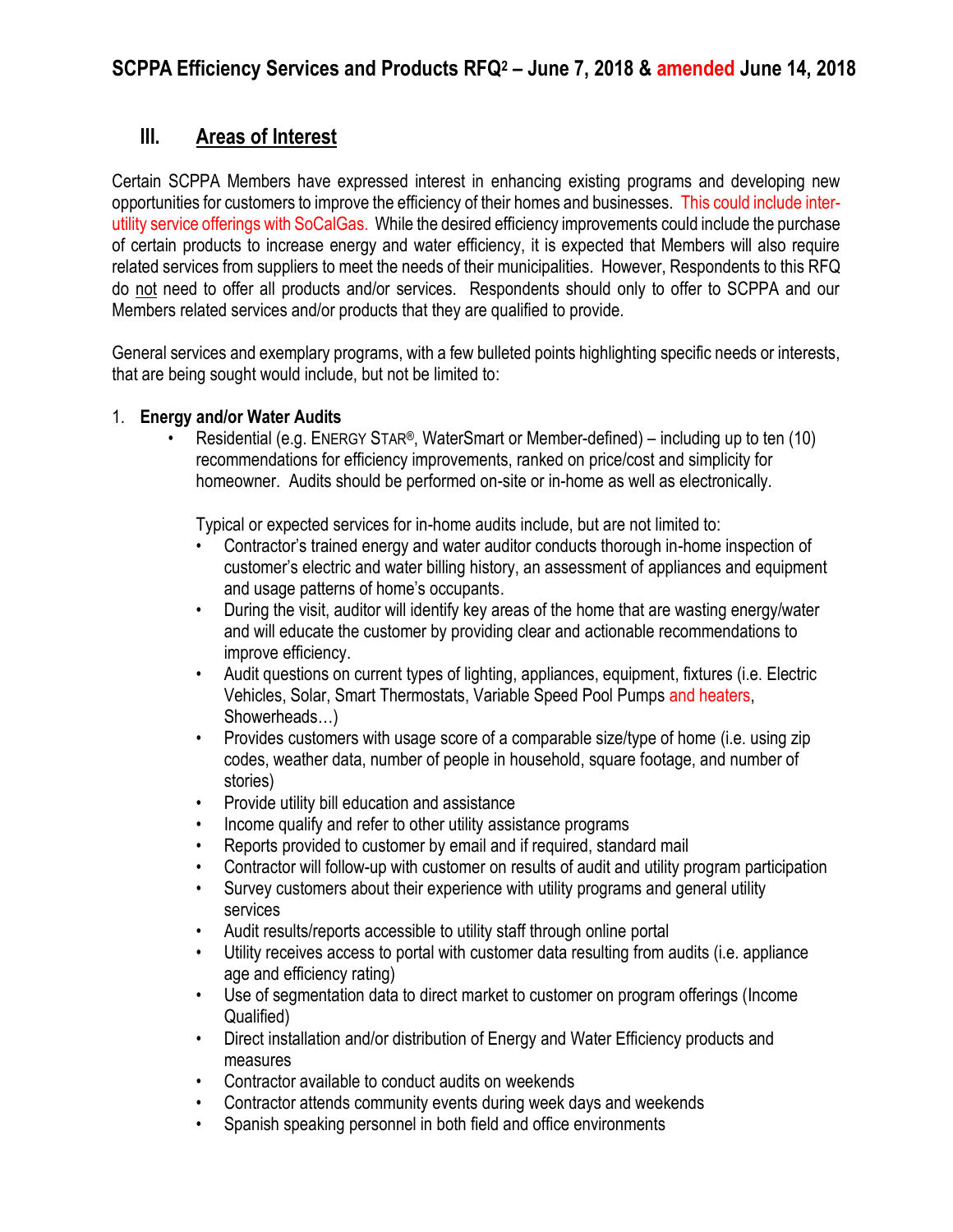Typical or expected services for electronic, web-based audits and services include, but are not limited to:

- Audits are emailed to customer
- Post phone / in-person follow-up with customer to review audit
- Income qualify and refer to other utility programs
- Modernize with tablet and questions on current lighting, appliances, equipment (EV's, Solar, Smart Thermostats, Variable Speed Pool Pumps and heaters)
- Survey customers about their experience with utility programs and general utility services
- Reports should be accessible to Call Center staff if a customer calls contractor
- Access to portal with customer data resulting from audits (i.e. appliance / equipment age)
- Email or Mail follow-up letter on results of audit and utility program participation (once three months)
- Contractor will utilize segmentation data to direct market to customer on program offerings (e.g. Low Income)
- Install EE and WE measures including attic insulation, AC tune-ups, Wi-Fi technology (i.e. Smart Thermostats, WBIC's, Pool Pumps and heaters)
- Contractor attends annual community events
- Utility bill explanation and assistance
- On-line Tool will compare using zip codes, # of people in household, sq. ft., 2 or 1 story homes, CO2 emissions "What's Your Score?"
- Modernize with questions on current lighting, appliances, equipment (EV's, Solar, Smart Tech.)
- Online tool could be used with customers at community events
- Email or Mail follow-up letter on results of audit and utility program participation (once three months)
- Spanish Speaking services available
- Commercial/Industrial/Institutional (e.g. ASHRAE levels(s) or Member-defined) including up to ten (10) recommendations for efficiency improvements, ranked on price/cost and simplicity for business owner

Additional, related on-line services of interest include an on-line energy and water audit for residential and commercial customers to access 24/7 that could include:

- Tool that can provide customers with an energy, water and CO2 emission score and potential saving considerations
- Compare energy and water usage of a comparable size / type of home (i.e. using zip codes, weather data, number of people in household, square footage, and number of stories).
- Usage calculator for home equipment/appliances (i.e. Electric Vehicles, Solar, Smart Thermostats, Clothes Washers)
- Ability to access online tool on mobile device such as tablets for use during community events
- Spanish language version of online tool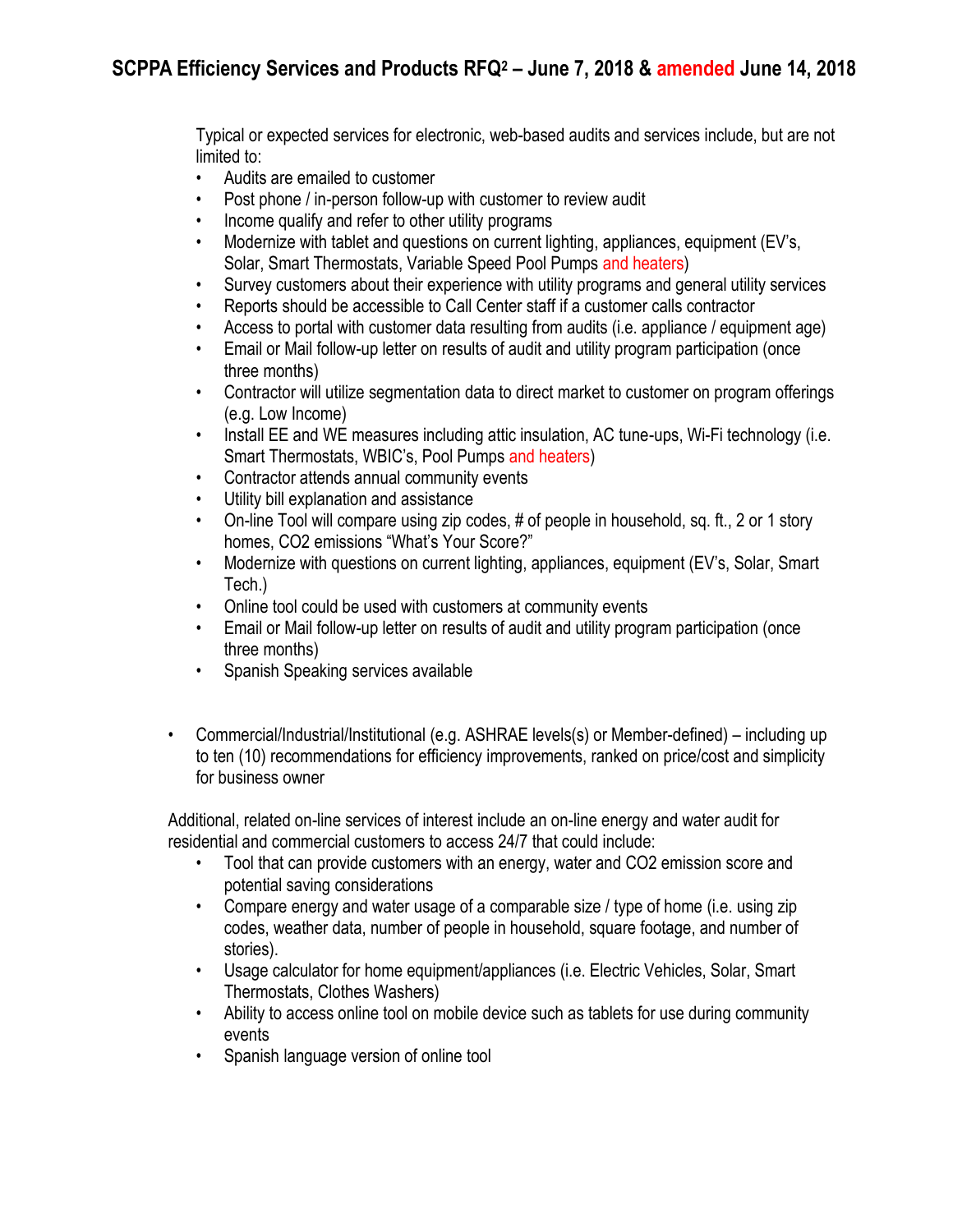As well as an Efficiency Audit Program Participant database and on-line portal that is accessible to utility staff and will:

- Maintain an on-line customer database with all participant measures installed and/or provided, audit findings, survey results, recommendations, and notes
- Update customer database in a timely manner no less than monthly with all customer participant information
- 2. **Direct Installation of Contractor-identified and/or Member-specified efficiency measures**
	- a. Residential
	- b. Commercial/Industrial/Institutional (CII)

## 3. **Distribution of Energy and Water Efficiency Products / Kits**

- a. Direct mail or bulk purchase of energy and water efficiency products / kits for customer distribution
- b. Utility branding on products and/or kits

# 4. **Upstream/Midstream Efficiency Rebate Program**

- a. Air Conditioning Equipment
- b. Pumps/Motors
- c. Lighting
- 5. **Energy Efficiency, Demand Response and/or Retrocommissioning Program Design and Development**
	- a. Design market segment and/or technology focused programs
	- b. Develop program policies & procedures
	- c. Create application forms and review processes
	- d. Develop savings calculation tools

## 6. **Energy Efficiency, Demand Response and/or Retrocommissioning Incentive Program Implementation and Technical Support**

- a. Evaluate project energy savings and cost estimates
- b. Provide customer calculation and incentive application assistance
- c. Develop program support software

# 7. **Quality Assurance/Quality Control**

- a. 3<sup>rd</sup> Party verification services of auditing, direct installations and Home Performance contracting (note: Respondents selected to provide 3rd party verification/quality control services will not be eligible to perform or provide other services identified and requested in this RFQ<sup>2</sup> )
- b. Energy Efficiency Incentive Program Evaluation and Reporting
	- i. Verify program energy savings and costs
	- ii. Evaluate program cost-effectiveness TRC and PAC
	- iii. Conduct site inspections
	- iv. Perform program evaluation, measurement & verification (EM&V)
- c. Conduct customer equipment inspections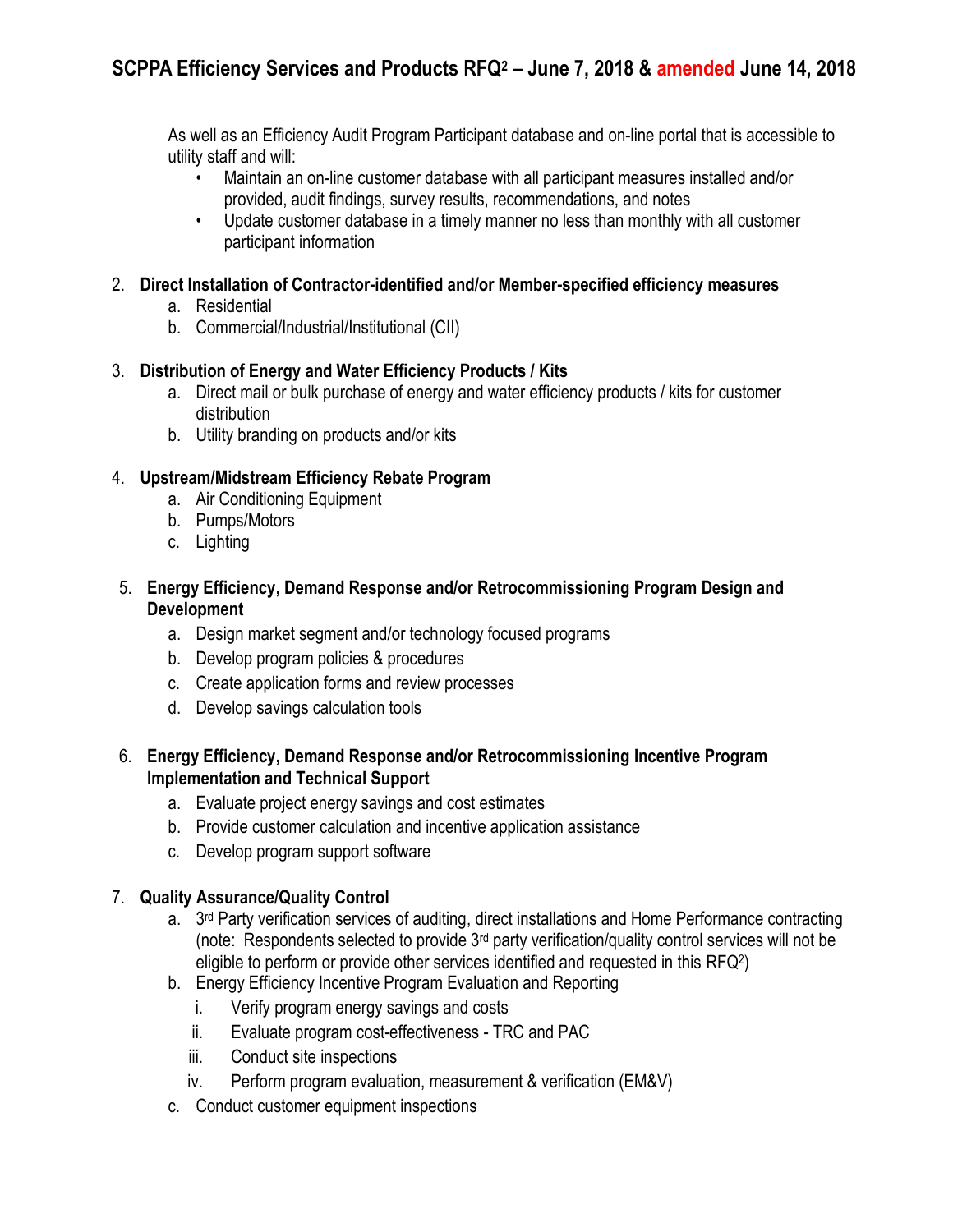# 8. **Efficiency and Electric Utility-related Training Services**

- b. Qualified trainer(s) are sought to provide informed training sessions on electricity and efficiencyrelated topics that may be requested by SCPPA and/or our Members, including but not limited to:
	- i. Energy Efficiency Training Courses
		- 1) Small Business Energy Efficiency
		- 2) Energy-Efficient Air Conditioning Package Units
		- 3) Energy-Efficient Lighting Systems
		- 4) Energy Efficiency for Schools
		- 5) Energy-Efficient Motors
		- 6) Variable Speed Drives
		- 7) Chilled-Water Plant Efficiency
		- 8) Cooling Tower Energy Efficiency and Water Conservation
		- 9) Air Handling Systems New Technologies
		- 10) Commercial Refrigeration Efficiency
		- 11) Industrial Refrigeration Efficiency
		- 12) Energy Management and Control Systems
		- 13) Distributed Energy Resources
		- 14) Thermal Energy Storage
		- 15) Compressed Air Efficiency
		- 16) Technology Updates Executive Overview
		- 17) Energy Intensive Manufacturing
		- 18) Energy Efficiency for Hotels
		- 19) Energy Efficiency for Boilers
		- 20) Energy Efficiency Survey
		- 21) Implementing Energy Efficient Projects
		- 22) HVAC Testing & Equipment
		- 23) Technology Update
- ii. Demand Response Training Courses
	- 1) Understanding Demand Response
	- 2) Knowing the Flow of Demand Response (half-day)
	- 3) Screening and Auditing Techniques for Demand Response
	- 4) Calculating Demand Response Load Reductions
	- 5) Demand Response Technical Coordinator Training
	- 6) Planning New Construction with Demand Response (2-days)

In addition to this comprehensive list, Members may be interested in other training programs in related areas or matters.

# 9. **Regulatory Proceeding Support**

a. Evaluation and assessment services and potential intervention in state and federal regulatory and legislative proceedings related to energy efficiency and utility load management programs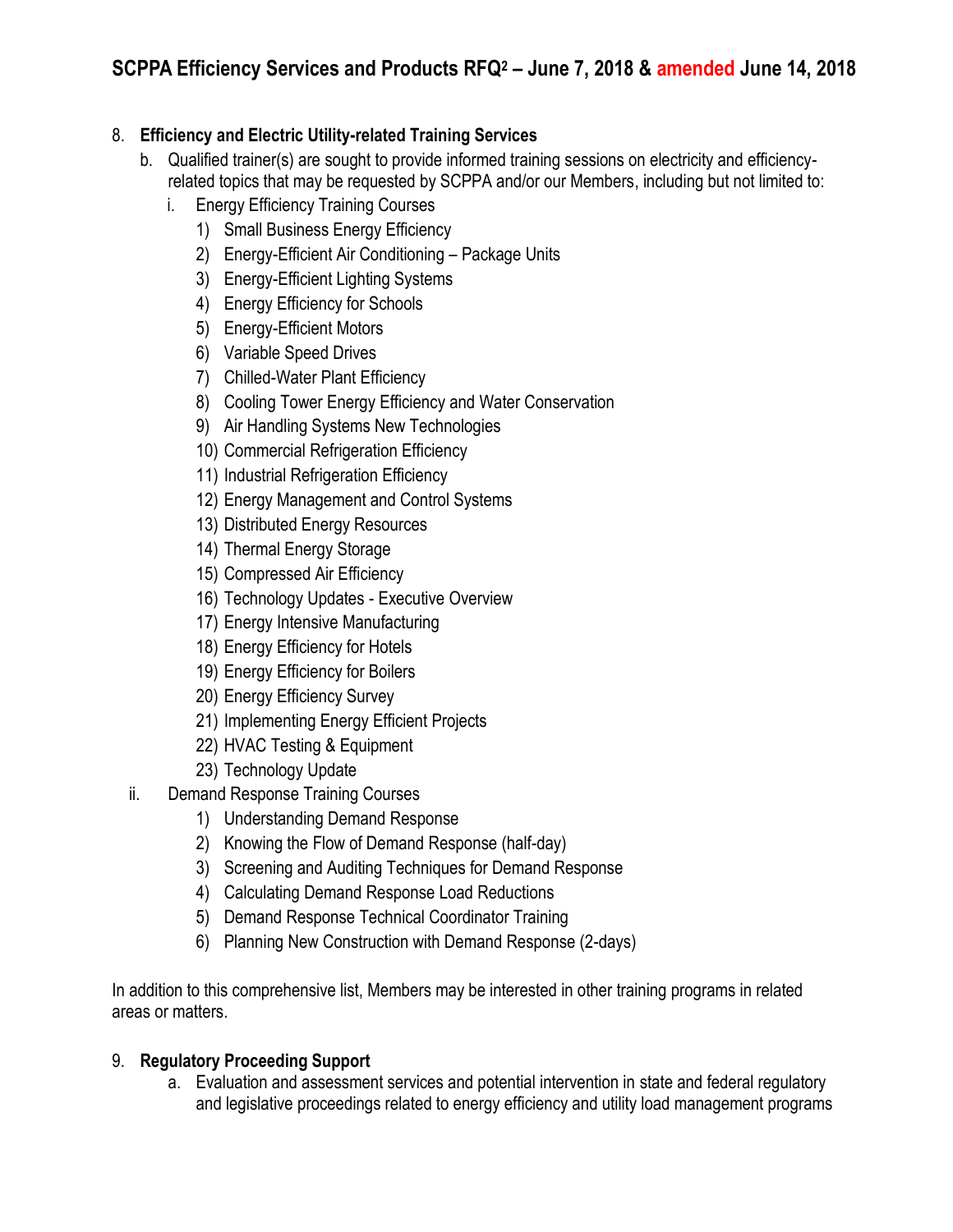# **SCPPA Efficiency Services and Products RFQ<sup>2</sup> – June 7, 2018 & amended June 14, 2018**

A partial list of the potential types or possible examples of the products, technologies or measures that Members would desire service providers and product suppliers to focus on during audits, direct installations and home performance contracting would include, but not be limited to:

### 1. **Air Conditioning Equipment**

- a. Refrigerant Charge
- b. Coil condition
- c. Supply and return air flows
- d. Smart Thermostats

### 2. **Weatherization**

- a. Insulation
- b. Caulking & weather-stripping/air-sealing

## 3. **Lighting**

- a. Fixtures (Fluorescent, LED, Induction …)
- b. Lamps (screw-in & hard-wired, Fluorescent & LED …)
- c. Solar Tubes

### 4. **Pumps and Motors**

- a. Pool Pumps
- b. Commercial-grade Variable speed drives

### 5. **Indoor Water Efficiency Improvements**

- a. Low-flow Showerheads
- b. Aerators (kitchen with shutoff and bathroom)
- c. Toilet Flappers & Dams
- d. Waterless urinals
- e. High Efficiency toilets

### 6. **Outdoor Water Efficiency Improvements**

- a. Rotating sprinkler nozzles
- b. Soil moisture sensors
- c. Sprinkler Timers/controls

Recognizing that many services and products can fit within the different areas of interest referenced above, SCPPA has determined that providing potential Respondents with a complete or comprehensive list of said services and products is not feasible because it would be daunting for Respondents to complete such a list. Similarly, the evaluation and comparison would be very difficult, at best.

Therefore, Respondents are encouraged to submit an exemplary list or catalog of the products and/or services that the Respondent would offer to SCPPA and our Members. Any such list shall be no more than eight (8) pages in length for both products and/or services. This list shall include unit prices for each product, including listings of volumetric pricing offers. Respondents shall also include a complete list of the labor rates for all job classifications that may be employed in the execution of any professional services being offered.